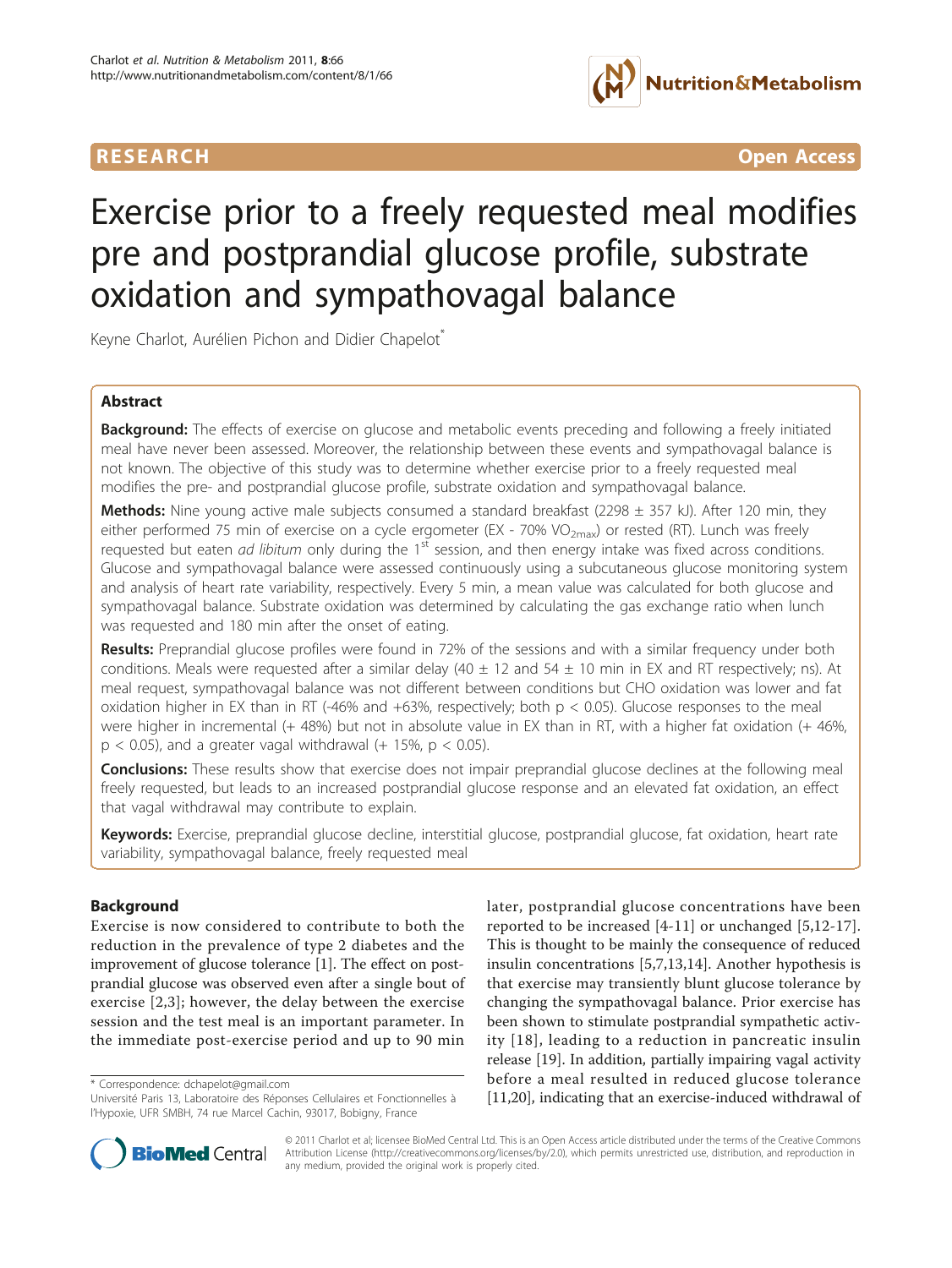vagal activity may also contribute to this effect either directly or indirectly by alleviating the inhibition of sympathetic stimulation [[21\]](#page-9-0). The continuous evaluation of sympathovagal balance is now possible with the analysis of heart rate variability (HRV), a non-invasive method that investigates the autonomic modulation via changes in RR intervals [\[22](#page-9-0)] and may be employed to gain insight into the mechanism underlying exercise-mediated glucose tolerance.

Exercise is usually not followed by an increase in hunger or energy intake [[23](#page-9-0)-[31](#page-9-0)]. In some studies, hunger scores were even found to be briefly reduced [[23-25\]](#page-9-0). The mechanism for this absence of energy compensation is not known. Moreover, a longer delay of meal initiation after exercise has been reported [[24\]](#page-9-0). Thus, it is important to study the sequence preceding meals spontaneously initiated. In animals [[32](#page-9-0)] and humans [[33-](#page-9-0)[36](#page-10-0)], meals are requested after a decline in blood glucose, illustrating central glucopenia [[37](#page-10-0)]. It was found that this phenomenon could even discriminate between meals and snacks [[33](#page-9-0)]. To this day, a possible modification of the glucose profile by prior exercise has not been studied. To detect these preprandial glucose declines, a continuous blood withdrawal system allowing measurements every 5 min is required. However, this method is not fully compatible with exercise. Recently, using a subcutaneous glucose monitoring system  $(CGMS^{\otimes})$ , these preprandial glucose declines were measured under everyday life conditions [[38\]](#page-10-0). This system represents a promising alternative and is already being used to monitor glucose profiles during exercise in young diabetic patients [[39](#page-10-0)].

The current study was planned with two main objectives. The first was to determine whether prior exercise would alter the neurometabolic state in which a meal is spontaneously initiated. The second was to verify whether the glucose response to this meal would be altered by prior exercise and whether it was accompanied by a change in fat oxidation and sympathovagal balance.

# Methods

#### Subjects

Nine healthy, moderately active men were recruited (see Table 1 for characteristics) using board advertisements

|  |  |  | Table 1 Subjects' characteristics (n = 9) |  |  |  |  |
|--|--|--|-------------------------------------------|--|--|--|--|
|--|--|--|-------------------------------------------|--|--|--|--|

| Age (yr)                                              | $21.9 + 1.8$    |
|-------------------------------------------------------|-----------------|
| Body weight (kg)                                      | $73 + 6$        |
| Height (m)                                            | $1.80 \pm 0.06$ |
| Body mass index ( $kg.m^{-2}$ )                       | $22.7 + 1.6$    |
| Body fat (%)                                          | $13.4 + 1.5$    |
| Restrained eating score*                              | $3.3 + 2$       |
| $VO_{2max}$ (mL.kg <sup>-1</sup> .min <sup>-1</sup> ) | $49 + 9$        |
|                                                       |                 |

Values are expressed as mean ± SD.

\*F1 score on the Three Factor Eating Questionnaire [[40\]](#page-10-0).

in the University area. Their fat mass was measured using an 8-electrode bioelectrical impedance analyzer (Tanita BC 418MA, Tanita Co. NL), and their restrained eating habits were assessed using the Three-Factor Eating Questionnaire [\[40](#page-10-0)]. The number of subjects in the study was based on previous studies showing that significant differences in the delay of meal initiation after exercise were reported with 8 subjects [\[29](#page-9-0),[33](#page-9-0)]. The subjects were informed about the nature and risks of the experimental procedure prior to giving their written consent. The protocol was officially approved by the representatives of the local arm of the National Ethics Committee (Comité de Protection des Personnes Ile-de-France n°X)

#### Study design

The study followed a within-subject design with individuals completing the following 2 test conditions in a counterbalanced order: 75 min of exercise (EX) or 75 min of rest (RT). The 2 conditions were completed on the 1<sup>st</sup> and  $3<sup>rd</sup>$  of 3 consecutive days with a washout day between them so that the glucose monitor system ( $CGMS^{\circledast}$ ) was inserted only once and kept in place. The procedure is described in Figure [1](#page-2-0). On the evening prior to the first test day, the CGMS<sup>®</sup> sensor was inserted in the subject's lateral abdominal wall. On the test days (D1 and D3), the subject arrived at the laboratory unit at 08:00 after an overnight fast. He was equipped with a cardiofrequencemeter and then ate his breakfast at 08:30. At 10:15, depending on the randomization; he either rested on a chair (RT) or performed exercise (EX) for 75 min. At 11:30, the subject was placed in an isolated room without temporal cues and asked to spontaneously request his lunch when he felt the need to eat. This procedure is the classic one used in studies of spontaneous eating behavior that has been shown to be sensitive to macronutrient or pharmacological manipulations [\[41,42](#page-10-0)]. Immediately after the subject requested his lunch, gas exchange was measured for 15 min prior to lunch being served. The time for eating this meal was limited to 30 min. A second 15 min gas exchange measurement was planned for the 165<sup>th</sup> min following the onset of lunch. The cardiofrequencemeter was then removed, and the subject was allowed to leave the laboratory. On the  $3<sup>rd</sup>$  day (D3) of the study, a similar session took place with the second condition. The  $CGMS<sup>®</sup>$  was removed on D3 after the final gas exchange measurement.

#### Preliminary testing

At least 3 days prior to the experimental trial, individuals' maximal oxygen consumption  $(\text{VO}_2)_{\text{max}})$  was determined using a maximal workload test conducted on a bicycle ergometer (Ergoselect 100P, Ergoline, Bitz, Deutschland). Subjects wore a facemask (Hans Rudolph, 8940 Series,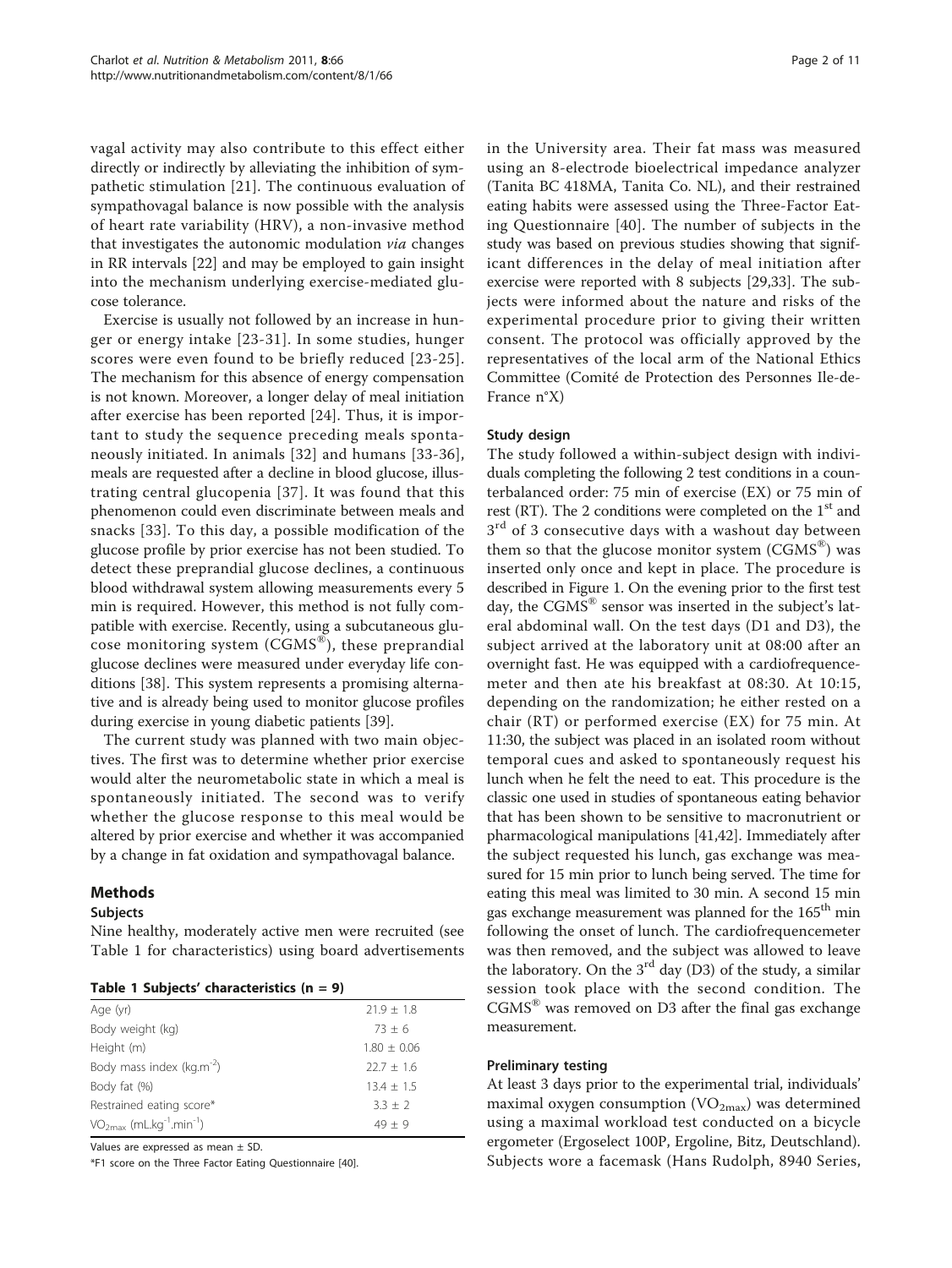

<span id="page-2-0"></span>

Kansas City, KA, USA), and gas exchange rates were measured using an open-circuit spirometry  $V_{\text{max}}$  Encore (Viasys Healthcare, Palm Springs, CA, USA). The same equipment was used for all calorimetry measurements throughout the study. The  $VO_{2max}$  was considered to be reached when two of the following criteria were met: 1) a less than 2 mL·kg<sup>-1</sup>·min<sup>-1</sup> VO<sub>2</sub> increase despite workload increase; and 2) a respiratory energy ratio ( $RER$ ) > 1.15.

#### Foods

On the eve of each test day, subjects were required to eat their dinner at home at the same hour. The 2 meals consisted of traditional main dishes (couscous and paella) with similar carbohydrate (CHO), fat and protein compositions (33, 43 and 24 energy percent [En%], respectively). Beverages, dessert and bread were freely added by the subjects before the first session; however, participants were instructed to keep their dinner meals similar before the next session.

On the day of the test, the energy content of the breakfast meal was calculated based on each participant's usual intake at this meal, which ranged from 1700 to 2900 kJ. The same foods were provided for each subject (i.e., bread, butter, marmalade, fruit yogurt and sweetened milk) equal to the energy value calculated for each subject. In addition, the macronutrient composition (in %) was matched but with an energy value corresponding to their usual breakfast.

The lunch meal consisted of ground beef mixed with mashed potatoes ("hachis parmentier"), bread and fruit yogurt. Subjects were allowed to eat ad libitum on the first day but were required to eat exactly the same amount of each item and at a similar rate on the second test day. The mean energy intake at both breakfast and lunch are shown in Table 2. The 2 conditions were counterbalanced, and the amount served at lunch during the second session was determined after EX for 4 subjects and after RT for 5 subjects. While this may have led to a higher or lower energy load compared to the one that would have been spontaneously consumed, this method was considered to respect the physiological state better than a fixed amount or an amount based on individual body weight and a putative fixed daily energy distribution.

#### Exercise

After a 5 min warm-up period at 75 W, the workload was progressively increased for a 10 min period until the subject reached 70% of his  $VO<sub>2max</sub>$ . This intensity was then maintained for 60 min. Continuous gas exchange allowed for the measurement of energy expenditure (EE) and constant adjustment of the workload so that exercise was maintained at the desired intensity.

#### Motivation to eat

From the beginning of breakfast to the end of the 75 min of exercise or rest, motivation to eat was assessed on 100 mm visual analogue scales (VAS) addressing the questions ''Do you feel hungry?'' (hunger scale), ''Do you want to eat something?'' (desire to eat scale) and ''How full do you feel?'' (gastric fullness scale) every 30 min for 3 hours, and then every 15 min until a meal was requested. These scales were anchored with "not at all" and "extremely" at the left and right ends, respectively.

#### Table 2 Energy and macronutrient intake at each experimental meal

|             | <b>Breakfast</b> | Lunch           |
|-------------|------------------|-----------------|
| Energy (kJ) | $2298 + 357$     | $5225 + 998$    |
| $CHO$ (g)   | $92.8 \pm 15.6$  | $117.4 + 22.1$  |
| CHO (%)     | $67.4 + 1.7$     | $37.8 \pm 3.9$  |
| Fat $(q)$   | $12.7 \pm 1.8$   | $63.9 \pm 14.1$ |
| Fat (%)     | $20.9 + 1.6$     | $45.8 \pm 3.5$  |
| Protein (g) | $16.0 + 2.4$     | $51.3 + 10.2$   |
| Protein (%) | $11.7 \pm 0.4$   | $16.4 \pm 0.4$  |
| % of TDEE   | $22 + 4$         | $49 + 11$       |

Values are expressed as mean  $\pm$  SD. The experimental meal was *ad libitum* on the first session, but consumed in the same amount than in the first session on the second session. CHO, carbohydrate. % of TDEE, percentage of total daily energy expenditure calculated using the Harris & Benedict equation for resting metabolic rate (RMR) corrected for moderate activities (RMR  $\times$  1.4).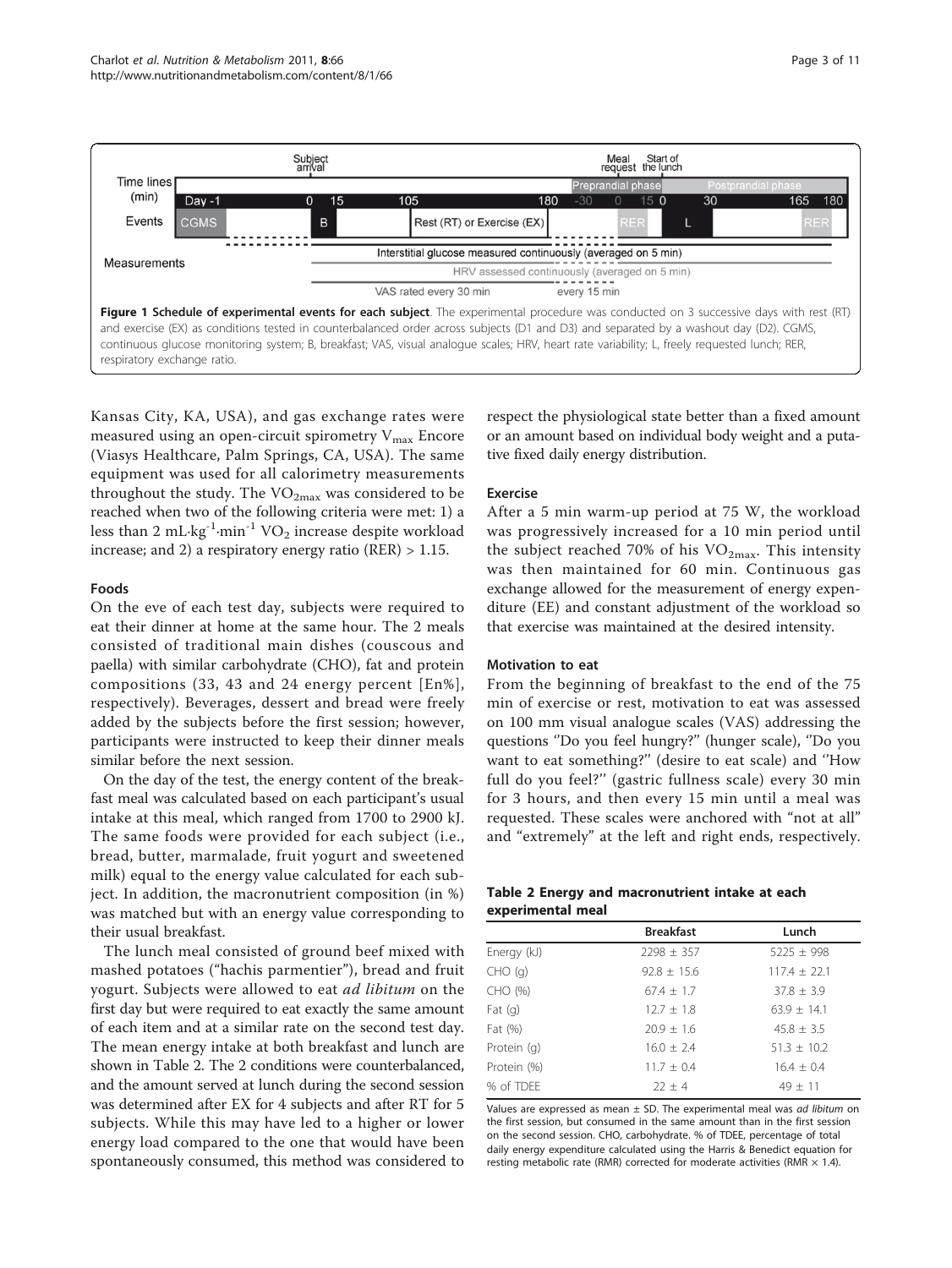The distance between the extreme left and the subject's vertical dash represented the rating score, expressed in mm.

#### Glucose measurement

A continuous glucose monitoring system (CGMS®, Medtronic Minneapolis, USA) was used to determine the glucose profile. It consists of an electrochemical sensor with glucose oxidase immobilized on an electrode. Interstitial glucose is measured every 5 min. Four calibrations on venous blood taken from the fingertip during a stable state period (i.e., not in the postprandial state) were carried out every 24 h using the glucometer, Optium Xceed (Witney, Oxon, UK). Interstitial glucose has been reported to be a valid surrogate for the blood glucose level [[43\]](#page-10-0) and allows transient glucose fluctuations to be assessed. It is important to note that a lag, varying from 4 to 10 min, between plasma and interstitial glucose levels has been reported, with the former usually preceding the latter [\[44\]](#page-10-0). The duration of the lag seems to depend on the glucose level and kinetics. The lag between 2 CGMS<sup>®</sup> sensors is also important. However, no fixed value has been proposed to this day. Thus, we decided to present and analyze the glucose data without an arbitrary lag.

#### Energy expenditure and substrate oxidation

At rest, EE was calculated using the energy equivalent of  $O<sub>2</sub>$  derived from the Weir equation [[45](#page-10-0)] and substrate oxidation was calculated using the Péronnet & Massicotte equations [[46](#page-10-0)] with the assumption that protein oxidation is negligible. During exercise, the Jeukendrup & Wallis equation [[47\]](#page-10-0) for moderate to high-intensity exercise (50-75%  $VO_{2max}$ ) was used to calculate CHO oxidation and EE. This stoichiometric equation is more appropriate to exercise since it takes into account that only 20% of the glucose oxidized is derived from plasma, with 80% being provided by glycogen. Allowing a delay of 10 min to reach stability, only the last 5 min of the preprandial and the postprandial measurements were used for analyses.

# Assessment of the autonomic nervous system

Autonomous modulation was evaluated by the frequency domain analysis of HRV. The RR intervals were recorded during the day using a cardiofrequencemeter (T6, Suunto, Finland), stored for analysis and then screened for artifact (less than 2%). The determination of a suitable series of 256 RR intervals for each 5 min generated indices of HRV that correspond with each value measured by the CGMS<sup>®</sup>. Power spectral analyses were performed with the HRV Analysis Software 1.1 for Windows [[48](#page-10-0)]. Total power in the frequency range (0 - 0.40 Hz) was divided into low frequency (LF: 0.04 - 0.15 Hz) and high frequency (HF: 0.15 - 0.40 Hz) bands. The LF band has been attributed to both the vagal and sympathetic modulations, the HF band to vagal modulation and the LF to HF ratio (LF/HF) to the sympathetic modulation of total activity [[49](#page-10-0)]. The use of normalized units (nu) for the HF component (HFnu =  $(HFms^2/(LFms^2 + HFms^2) \times$ 100) has been recommended [\[22](#page-9-0)]. Our subjects breathed spontaneously but reproducibility has been shown to be similar between spontaneous and paced breathing techniques [\[50\]](#page-10-0).

# Data analysis

Preprandial glucose declines (PPGD) were based on the definitions of Melanson et al. [[34,35\]](#page-10-0): at least 5% magnitude and 5 min duration. Since the  $CGMS^{\circledR}$  only provided an average value every 5 min, and in accordance with our observations from a previous study [[33\]](#page-9-0), we decided that the criteria needed to be more conservative. Therefore, we decided that PPGD should be defined by a decline that lasted at least 10 min (from 2 consecutive time points) and that the meal had to be requested before the return of glucose concentrations to the basal level.

Areas under the curve (AUC) were calculated by the trapezoidal method over the 180 min following the start of the lunch meal for both the glucose and HRV indices. For glucose, two postprandial AUCs were calculated: an incremental area (values minus basal level,  $AUC<sub>inc</sub>$ ), and an absolute level area ( $AUC_{abs}$ ). The first was used to specifically determine the glucose response to the meal and the second to evaluate whether differences in this response actually resulted in differences in glucose levels.

# **Statistics**

All variables means and AUCs were compared using paired Student's t-tests. Glucose and HRV indices profiles were analyzed using analyses of variance (ANOVA) for repeated measures with condition (RT and EX) and time as within-subject factors. According to the proposed approach of analysis of serial measures [[51](#page-10-0)], time was divided into 4 periods of interest: 1) from breakfast to rest or exercise, 2) rest or exercise and the delay until one subject asked for his meal (the interruption of the comparison is due to the reduction in the sample size), 3) prelunch and 4) postlunch. The prelunch period consisted of the 45 min preceding meal intake (i.e., 30 min before the lunch request and 15 min during gas exchange measurement). The postprandial period was divided into 30 min periods (6 time points). When an effect was significant, appropriate comparisons using Scheffe's tests were conducted. Statistical significance was set at p < 0.05. All results are expressed as mean ± SEM, unless otherwise stated. All data were obtained for 9 subjects except postprandial HRV during which the recording failed for 1 subject.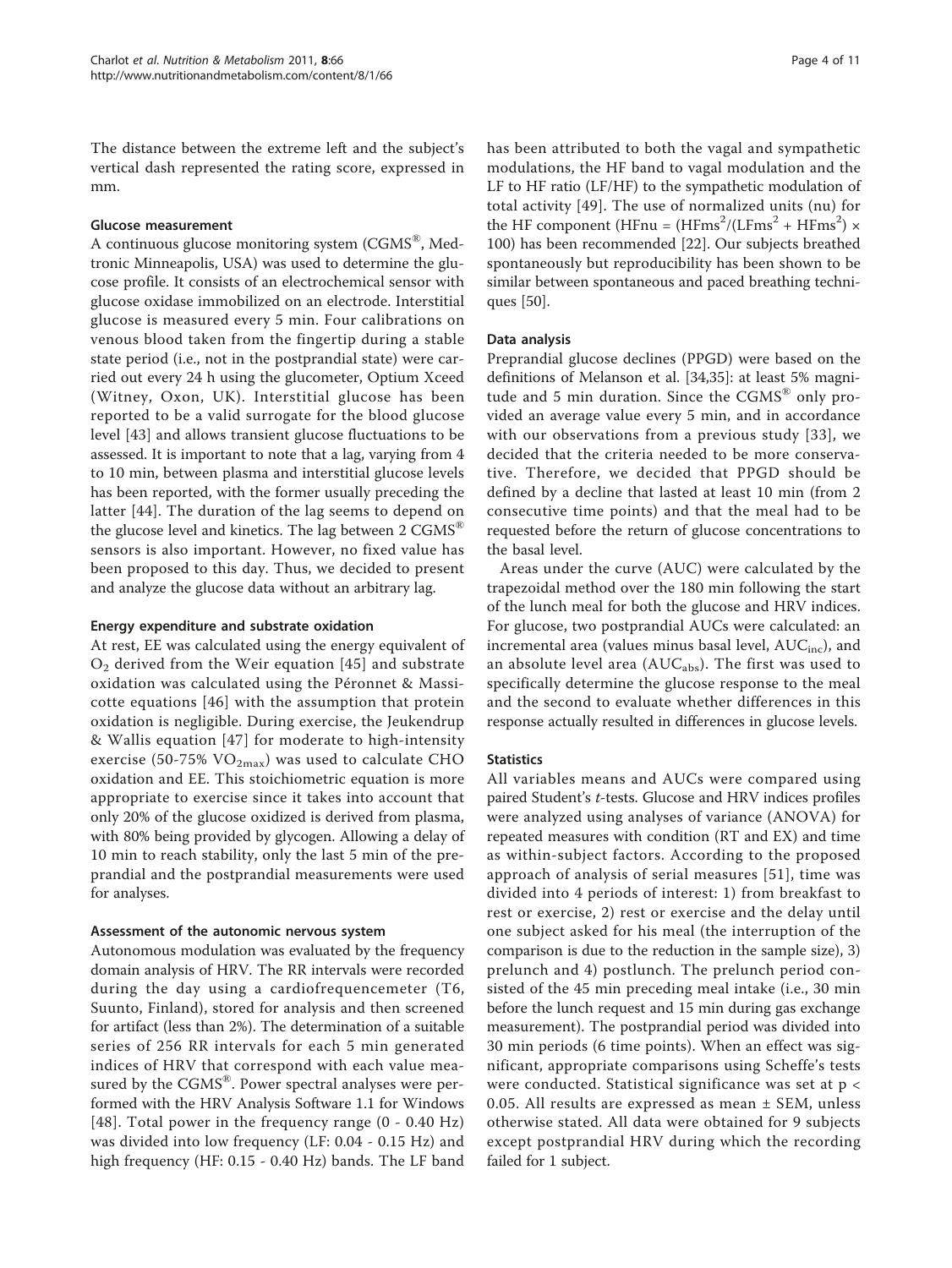#### Results

# HRV indices, energy expenditure and substrate oxidation during the rest or exercise period

Values and statistical significances are displayed in Table 3. Compared to rest, exercise induced an increase in energy expenditure of 2690  $\pm$  226 kJ with 136  $\pm$  12 g CHO and  $11 \pm 2$  g fat oxidized. During exercise, LF and HF decreased but the LF/HF ratio increased, demonstrating the shift from sympathovagal balance toward sympathetic activation. As expected, HR dramatically increased during exercise.

# Appetite, meal request delay and preprandial glucose declines

The delay from the end of the exercise or rest period until the lunch request was not significantly different between conditions (40  $\pm$  12 and 54  $\pm$  10 min for RT and EX, respectively; ns). Hunger, desire to eat and gastric fullness scores are illustrated in Figure 2. The ANOVA revealed no effect of condition. Based on previous results and on the differences observed in the mean values of our data, comparisons were conducted between conditions at 150, 180 and 195 min. However, they failed to reach significance. Preprandial glucose profiles are shown in Figure [3.](#page-5-0) According to the defined criteria, 13 of the 18 lunch requests were preceded by a PPGD. The mean magnitude of the trough was  $8 \pm 1\%$  and the mean delay between the onset of the PPGD and the meal request was  $25 \pm 3$  min. Four of the subjects had a PPGD in both conditions, 3 only in EX and 2 only in RT. In 3 of the 5 profiles without PPGD, a glucose decline was observed but lunch was requested after the value had returned to the baseline level. In 2 of the profiles, the magnitude and duration were less than the required values.

#### Interstitial glucose

Glucose profiles are shown in Figure [4A](#page-5-0) for the absolute values from the beginning of the breakfast to the end of

Table 3 HRV indices, energy expenditure and substrate oxidation during the rest or exercise period

| extendition waiting the rest of excluse period |                   |                         |  |  |
|------------------------------------------------|-------------------|-------------------------|--|--|
|                                                | Rest              | <b>Exercise</b>         |  |  |
| HR (bpm)                                       | $64 \pm 4$        | $151 \pm 3$ ‡           |  |  |
| LF $(ms^2)$                                    | $2443 \pm 184$    | $68 \pm 20$ ‡           |  |  |
| HF $(ms^2)$                                    | $2952 \pm 757$    | $41 \pm 18$             |  |  |
| HF(n.u.)                                       | $47 \pm 6$        | $21 \pm 3$ <sup>+</sup> |  |  |
| LF/HF                                          | $1.7 \pm 0.5$     | $8.2 \pm 1.8^*$         |  |  |
| Energy (kJ)                                    | $418 \pm 39$      | $3109 \pm 222$ ‡        |  |  |
| <b>RER</b>                                     | $0.807 \pm 0.008$ | $0.931 \pm 0.003$ #     |  |  |
| $CHO$ (g)                                      | $10.7 \pm 3.4$    | $146.3 \pm 11.2$        |  |  |
| Fat(q)                                         | $6.3 \pm 0.6$     | $17.6 + 1.4*$           |  |  |

Values are expressed as mean ± SEM. HR, Heart rate, LF, Low-frequencies. HF, High-frequencies. RER, respiratory exchange ratio. CHO, carbohydrates. Significantly different from RT,  $*$  p < 0.05,  $\dagger$  p < 0.001,  $*$  p < 0.01



the experimental session (3 h after the lunch) and in Figure [4B](#page-5-0) for the incremental values during the postlunch period. Analyses of the glucose profiles showed a significant interaction between condition and time ( $p <$ 0.001). Comparisons indicated that the interstitial glucose began to decrease when the exercise intensity reached  $70\%$  VO<sub>2max</sub> (120 min) and was lower in EX than in RT until the end of the exercise (all  $p < 0.05$ ). This difference was still significant 25 min after the end of the exercise period but failed to reach significance in the preprandial period. During the postlunch period, the first glucose peak was reached later in EX than in RT ( $67 \pm 9$  and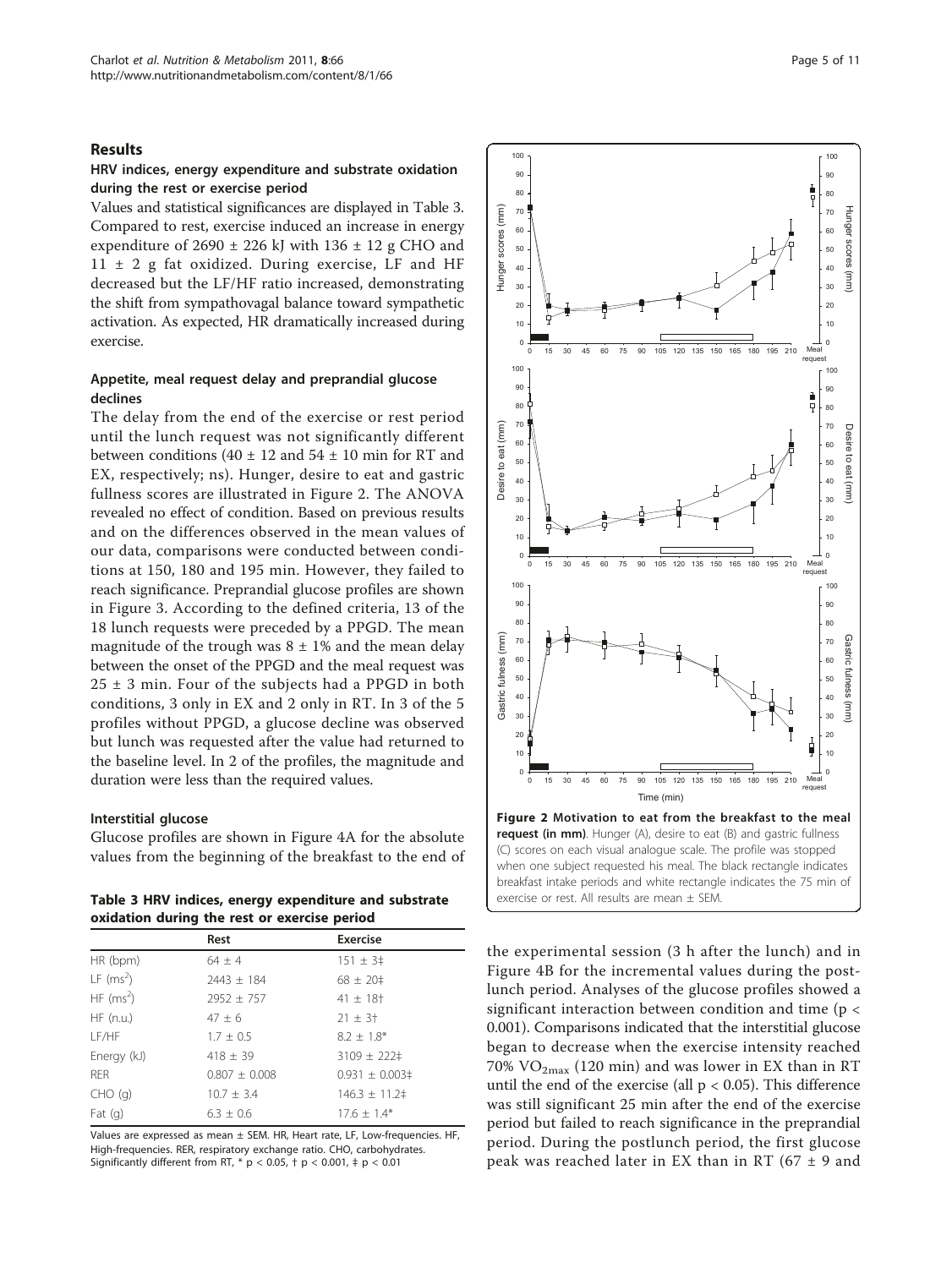<span id="page-5-0"></span>

 $33 \pm 4$  min, respectively;  $p < 0.005$ ). Moreover, its magnitude was higher in EX than in RT when calculated in incremental units  $(1.62 \pm 0.30 \text{ and } 1.09 \pm 0.16 \text{ mmol·L}^{-1})$ , respectively;  $p < 0.05$ ), but this difference was not

significant in absolute values (5.83  $\pm$  0.29 and 5.74  $\pm$  0.43  $mmol·L^{-1}$ , respectively; ns). Analyses of the postprandial glucose profiles showed a significant interaction between condition and time (p <0.001). Comparisons indicated



Figure 4 Mean interstitial glucose profiles. The results are displayed in absolute values from the breakfast to 180 min after the lunch (A) and during the postlunch period only for the incremental values (B). Areas under curves (AUC) are presented in incremental (C) and absolute (D) values during the postlunch period. The black rectangles indicate breakfast and lunch intake periods, the white one indicates the 75 min of exercise or rest and the grey ones indicate the 15 min gas exchange periods. All results are mean ± SEM. \*EX significantly different from RT, p < 0.05.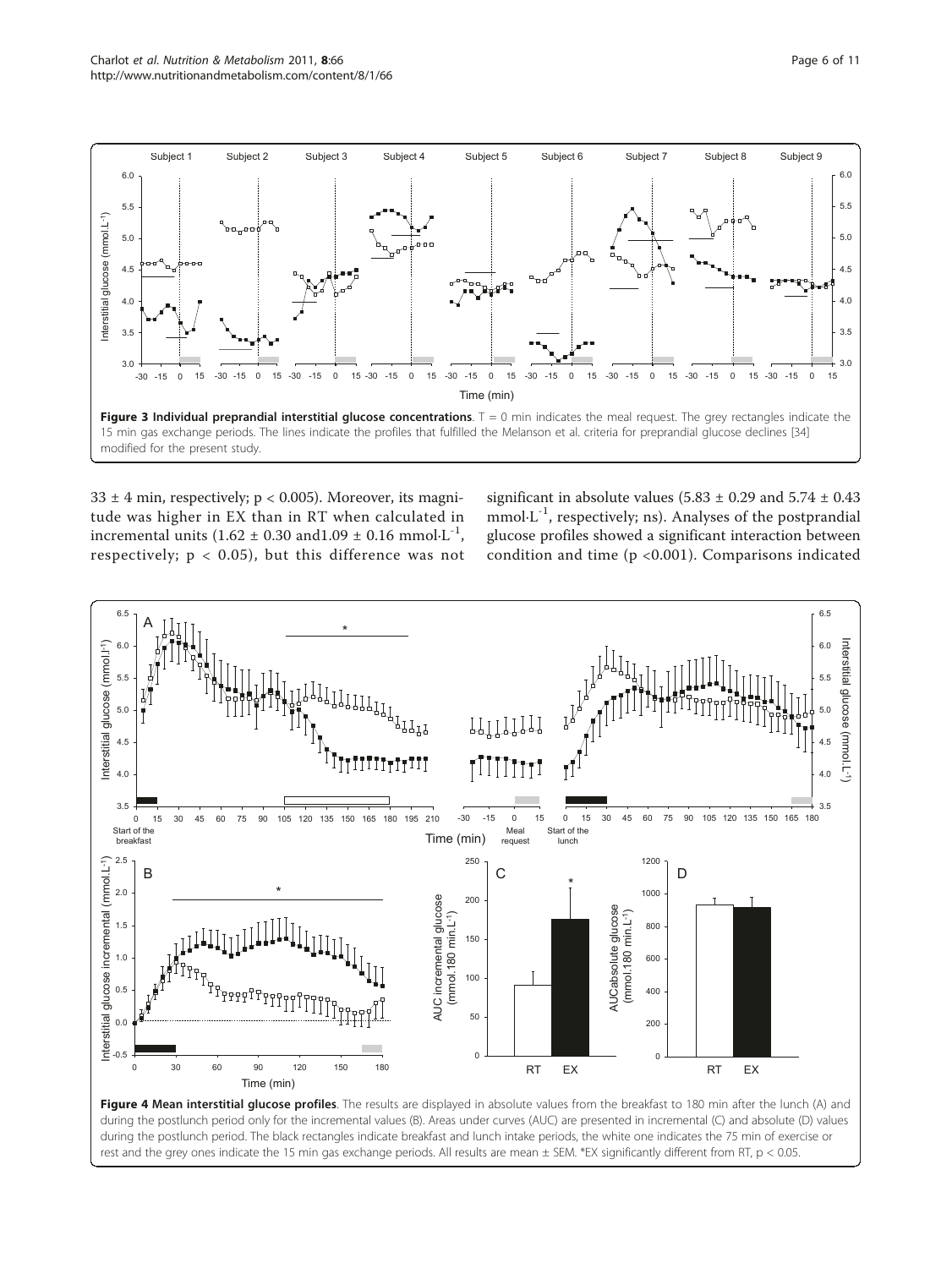that the glucose response to the meal (i.e., the incremental profile) was higher in EX than in RT between 30 and 180 min (all p < 0.05). Consistently, the glucose incremental AUC (Figure [4C](#page-5-0)) in EX was higher than in RT (p <0.05). No effect of condition was found on the glucose profiles for absolute values and no difference in the absolute AUC (Figure [4D\)](#page-5-0) was observed between conditions.

# Pre and postprandial energy expenditure and substrate oxidation

Results are presented in Table 4. At meal request, RER and CHO oxidation were lower by 10% and 46%, respectively; and fat oxidation was higher by  $63\%$  (all  $p < 0.05$ ) in EX than in RT. Three hours after lunch, RER and CHO oxidation were still lower by 8% and 37%, respectively; and fat oxidation was higher by  $46\%$  (all p <0.05) in EX than in RT.

# Pre and postprandial heart rate variability indices

At meal request, an effect of condition was found only for HR ( $p < 0.005$ ), and an interaction between time and condition for LFms<sup>2</sup> ( $p < 0.05$ ). Comparisons showed that LF was higher in RT than in EX until 15 min prior to the lunch request ( $p < 0.05$ ) but this difference was not observed afterwards (data not shown). HR was higher in EX than in RT from 30 min prior to the meal request until 15 min after the meal ( $p < 0.05$ , data not shown).

After lunch, a rapid increase in HR and a decrease in  ${\rm HFms}^2$ ,  ${\rm HFnu}$  and  ${\rm LFms}^2$  were observed. The ANOVA showed an effect of condition for HR ( $p < 0.001$ ), LFms<sup>2</sup>  $(p < 0.01)$ , HFms<sup>2</sup> (p < 0.05) and HFnu (p < 0.05). An interaction between condition and time was found for HR  $(p < 0.005)$  and HFms<sup>2</sup> ( $p < 0.05$ ). Comparisons between the postprandial HRV profiles for 30 min periods showed that HR was higher in EX than in RT during the first 150 min and that HFms<sup>2</sup>, LFms<sup>2</sup> and HFnu were lower in EX than in RT during the first 90 min of the postprandial interval (all  $p < 0.05$ , Figures [5A](#page-7-0), B, C, D and E). When AUCs were analyzed, comparisons showed that postprandial HRV indices in EX were higher than in RT for HR (by 12%,  $p < 0.001$ ) and lower for HFms<sup>2</sup>, HFnu (by 46% and 15%, respectively; both  $p < 0.05$ ) and LFms<sup>2</sup> (by 21%;  $p < 0.001$ ).

#### **Discussion**

In this study, sympathovagal modulation and interstitial glucose concentrations were for the first time recorded continuously and in parallel to assess the effects of exercise on the pre- and postprandial sequences of a spontaneously requested meal. Our results show, firstly, that in young male adults, exercise did not alter the preprandial sequence (delay, motivation to eat, preprandial glucose decline) but that under this condition the meal was requested in a metabolic state that was characterized by a higher proportion of energy being derived from fat. Secondly, the postprandial glucose response was increased in relative but not absolute values after exercise, and this was associated with an increase in fat oxidation and vagal withdrawal.

#### Prelunch results

Exercise did not alter the motivation to eat or delay request for the meal. After a similar physical workload, exercise has been reported to reduce hunger ratings in some [[23-25\]](#page-9-0) but not all studies [\[26](#page-9-0)-[31\]](#page-9-0). This effect was brief (<10 min) and no longer present at meal onset. Although these results were reported for a study with a similar number of subjects, the non-significant trend that we observed in the immediate post-exercise period for hunger and desire to eat suggests that a larger sample size may be required. While a slightly longer delay (5 min) until eating onset has been previously reported [[24\]](#page-9-0), this delay was not significantly changed in our study. Again, a higher number of subjects may be required in order to observe this effect. Therefore, specific research into this matter is needed in the future.

One of our hypotheses was that the glucose decline preceding a meal request would be altered by prior exercise. When an exercise that depleted muscle glycogen was performed on the day before testing, it has been reported that most meals were requested without a prior glucose decline [\[35](#page-10-0)]. This was accompanied by a very low RER that was corrected after re-feeding. According to the criteria proposed by Melanson et al. [[34,35\]](#page-10-0) that we adapted to be more conservative, a glucose decline was observed before 72% of lunch requests. In the other cases, glucose actually decreased during the preprandial interval, but the magnitude and duration of our modified

Table 4 Energy expenditure and substrate oxidation at meal request and 3 h after the lunch meal

|               | At meal request |                  | 3 h after lunch |                  |  |
|---------------|-----------------|------------------|-----------------|------------------|--|
|               | Rest            | Exercise         | Rest            | Exercise         |  |
| $EE$ (kJ/min) | $5.96 + 0.12$   | $5.96 + 0.31$    | $6.93 + 0.17$   | $6.71 + 0.23$    |  |
| <b>RER</b>    | $0.870 + 0.021$ | $0.784 + 0.027*$ | $0.885 + 0.027$ | $0.818 + 0.030*$ |  |
| CHO (q/min)   | $0.22 \pm 0.03$ | $0.12 + 0.04*$   | $0.28 \pm 0.05$ | $0.18 \pm 0.04*$ |  |
| Fat $(q/min)$ | $0.06 + 0.01$   | $0.10 + 0.02*$   | $0.07 + 0.01$   | $0.10 + 0.02*$   |  |

Values are expressed as mean ± SEM. EE, Energy expenditure. RER, respiratory exchange ratio. CHO, carbohydrates. Significantly different from RT, \* p < 0.05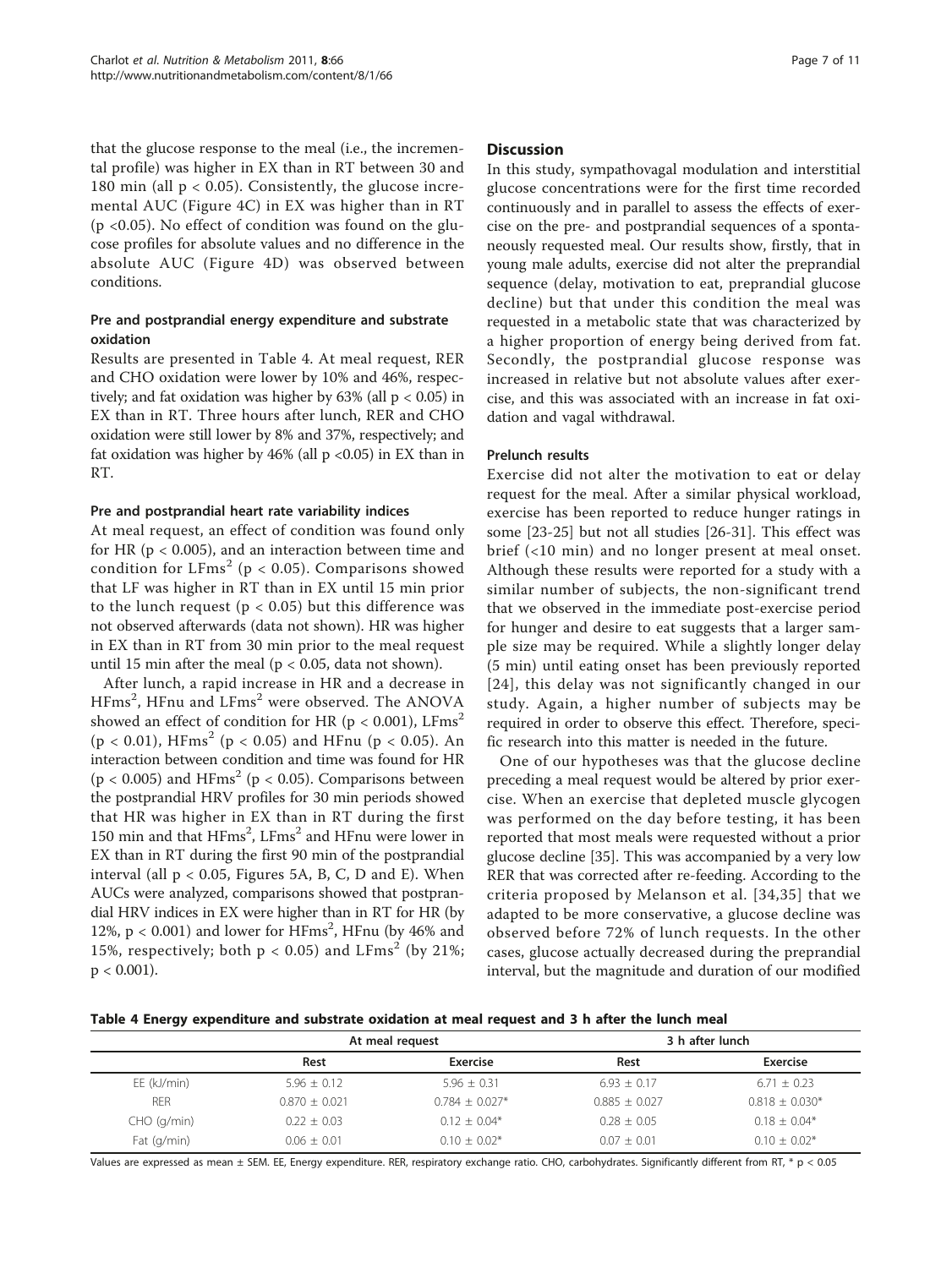<span id="page-7-0"></span>

criteria were not fulfilled. The mean delay between the onset of this preprandial glucose decline and the meal request was consistent with previous observations [[33](#page-9-0)[-35](#page-10-0)]. Exercise did not seem to impair this preprandial glucose profile since it was observed with a similar frequency in both conditions. However, our exercise was not designed to deplete muscle glycogen. Based on our glucose oxidation results ( $\sim$  146 g) and the energy partitioning proposed by Jeukendrup [[47](#page-10-0)] (i.e., 80% of the glucose oxidized derived from glycogen) and the glucose oxidized at rest ( $\sim$  11 g),  $\sim$  106 g of glycogen was used  $[(146 \times 0.8) - 11]$ . According to the subjects' leg muscle mass, which was estimated at  $\sim$  21 kg by the bioelectrical impedance analyzer, and a mean glycogen muscle concentration of 150 mmol/kg wet weight, it can be assumed

that the exercise depleted glycogen of the whole leg muscle mass by only 18%. In our study, the RER also decreased after exercise when compared with the rest condition, but this did not prevent the occurrence of glucose declines. Therefore, it seems that the glycogen status, more than the exercise *per se*, is the reason behind the absence of a preprandial glucose decline, or more likely, the absence of its detection.

It must be noted that there was a much larger glucose decline at the onset of the exercise session (from  $\sim$  5.0 to  $\sim$  4.2 mmol.L<sup>-1</sup>), a well-known phenomenon mediated by the increase in muscle glucose uptake [[52\]](#page-10-0). This occurs despite the fact that liver potently increases its glucose output due to lower insulin and higher glucagon and catecholamine secretion [\[52](#page-10-0)]. However, when preprandial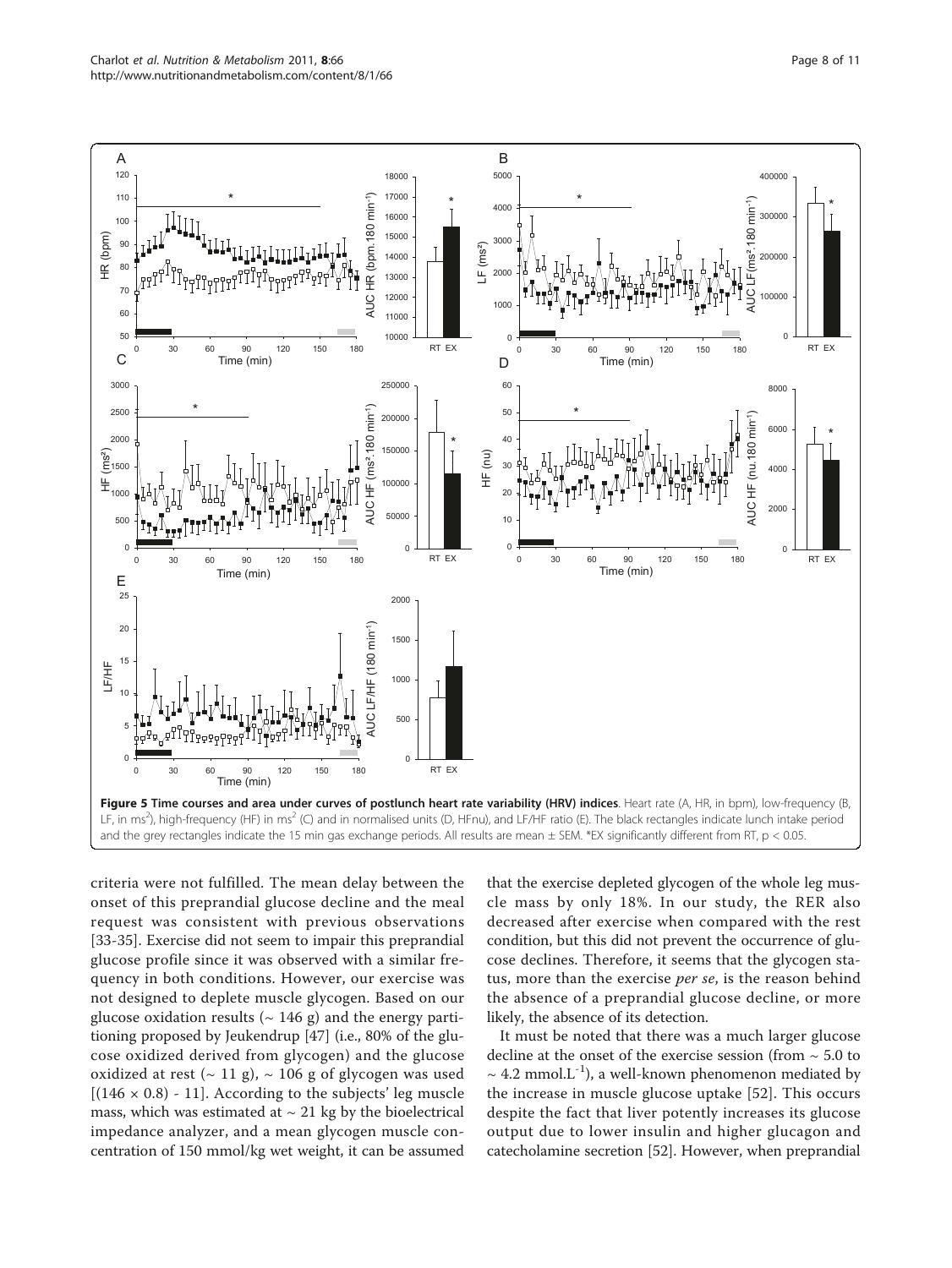glucose declines were observed, glucose concentrations were in a stable state in each subject.

Between the end of exercise and the meal request, carbohydrate oxidation was 46% lower than in the rest condition. Considering that  $\sim$  20% of the CHO oxidized during exercise came from blood glucose [[47](#page-10-0)],  $\sim$  20 g of glucose needed to be compensated for, compared to the rest condition. Although the post-exercise reduction in glucose oxidation could not completely account for the compensation of this glucose difference, it may contribute to preclude an earlier preprandial glucose decline and meal request.

Glucose [\[36\]](#page-10-0) and ghrelin [[53](#page-10-0)] are the main putative determinants of meal initiation. We have previously reported that ghrelin is increased before meal request [[54](#page-10-0)] but there are arguments against its role as a necessary factor in meal initiation [[55\]](#page-10-0). Moreover, ghrelin was not found to be altered after an exercise session of intensity and duration similar to the one used in our study [[56](#page-10-0)]. Cholecystokinin and glucagon-like peptide-1 have been reported to be increased after a single bout of exercise [[11](#page-9-0)[,56,57\]](#page-10-0), but these hormones are involved in satiation or satiety and not in hunger.

Since the HRV indices were not different between conditions at the time subjects requested their meal, it seems that hunger occurs in a similar sympathovagal state after exercise or rest.

#### Postlunch results

After exercise, the glucose peak was reached more than 30 min later than after rest. Since the rate of eating was kept similar across conditions, this may indicate that gastric emptying was slowed by prior exercise. The transit time of a 3331 kJ meal with 67% fat was not previously reported to be modified by prior exercise [[58\]](#page-10-0). However, mean energy intake at lunch in our study was higher (5225 ± 998 kJ), and the fat load was lower (45%) than in this previous study, so that this explanation cannot be excluded.

Based on the incremental profiles, exercise induced a higher postprandial glucose peak level and a 48% increase in total glucose response to the meal compared with the rest condition. Although our subjects were young and healthy, this could be interpreted as a detrimental effect of exercise since a sustained elevated postprandial glucose level is now considered an independent cardiovascular risk factor [\[59\]](#page-10-0). However, the absolute values preclude such a conclusion because the glucose AUC over the 180 min was not different between conditions. These results suggest that this response might be explained by a lower basal glucose level after the exercise session, although it failed to reach statistical significance. It has been demonstrated that exercise consisting of a sufficient workload before a meal can induce a lower postprandial insulin level [[5](#page-9-0),[7](#page-9-0),[13,14\]](#page-9-0). This has been found to be partially explained by a reduced second-phase insulin secretion [[9\]](#page-9-0) and higher insulin clearance [\[60\]](#page-10-0). Therefore, the exercise-induced increase in postprandial glucose response might be the result of reduced glucose transport into the muscles due to both lower insulin and a greater glucose output from the splanchnic region, which was facilitated by prior exercise [\[10](#page-9-0)]. The increased post-exercise fatty oxidation observed in the muscle might also contribute to the increase in postprandial glucose. It has been documented that increasing fatty acid levels induces an increase in fat oxidation and decreased glucose oxidation via the inhibition of glucose transport/phosphorylation [[61](#page-10-0)]. The involvement of fat oxidation according to the well-known Randle cycle [\[62](#page-10-0)] has, to this day, only been demonstrated indirectly [\[63\]](#page-10-0). That fat oxidation remained elevated by 46% in the exercise condition when compared to the rest condition 180 min after the meal supports this hypothesis. However, it is true that no study has yet demonstrated an increase in plasma glucose concentration due to an increase in fatty acid concentration. This absence has been attributed to a compensatory increase in insulin secretion [[64\]](#page-10-0), a phenomenon that might not occur following exercise.

Although increased heart rate indirectly suggests some sympathetic activation, the differences in LF/HF of the HRV analyses failed to reach significance. Interestingly, we actually observed that the previously described postprandial vagal withdrawal [[28\]](#page-9-0) was much more pronounced in the exercise than in the rest condition. The fact that this difference involved not only the  $H$ Fms<sup>2</sup> but also the  $H$ Fnu suggests its vagal origin. Pancreatic  $\beta$ -cells express several G protein-coupled receptors that respond to parasympathetic innervation and in turn increase glucose-stimulated insulin secretion [\[65](#page-10-0)]. Recently, the importance of vagal activity was demonstrated using atropine which partially blocked insulin sensitivity in the postprandial period [[20](#page-9-0)]. Thus, the effect of prior exercise on postprandial metabolism could involve postprandial vagal withdrawal and sympathetic activation, both of which would result in a transiently blunted glucose tolerance mediated by reduced insulin secretion [[21](#page-9-0)[,66\]](#page-10-0). Importantly, this decrease in global HRV is not consecutive to a lower ability to detect variability [\[67\]](#page-10-0). HRV is lower after exercise than after rest because exercise induces a significant decrease in parasympathetic activity and an increase in sympathetic activity (leading to the increased HR) but with a global diminution in global HRV [\[68\]](#page-10-0). However, changes in vagal activity that are determined using HRV (i.e., heart branch) are not always associated with consistent changes in hormones, which are known to be highly dependent on the abdominal vagal activity [[69\]](#page-10-0). Therefore, this hypothesis requires further investigation.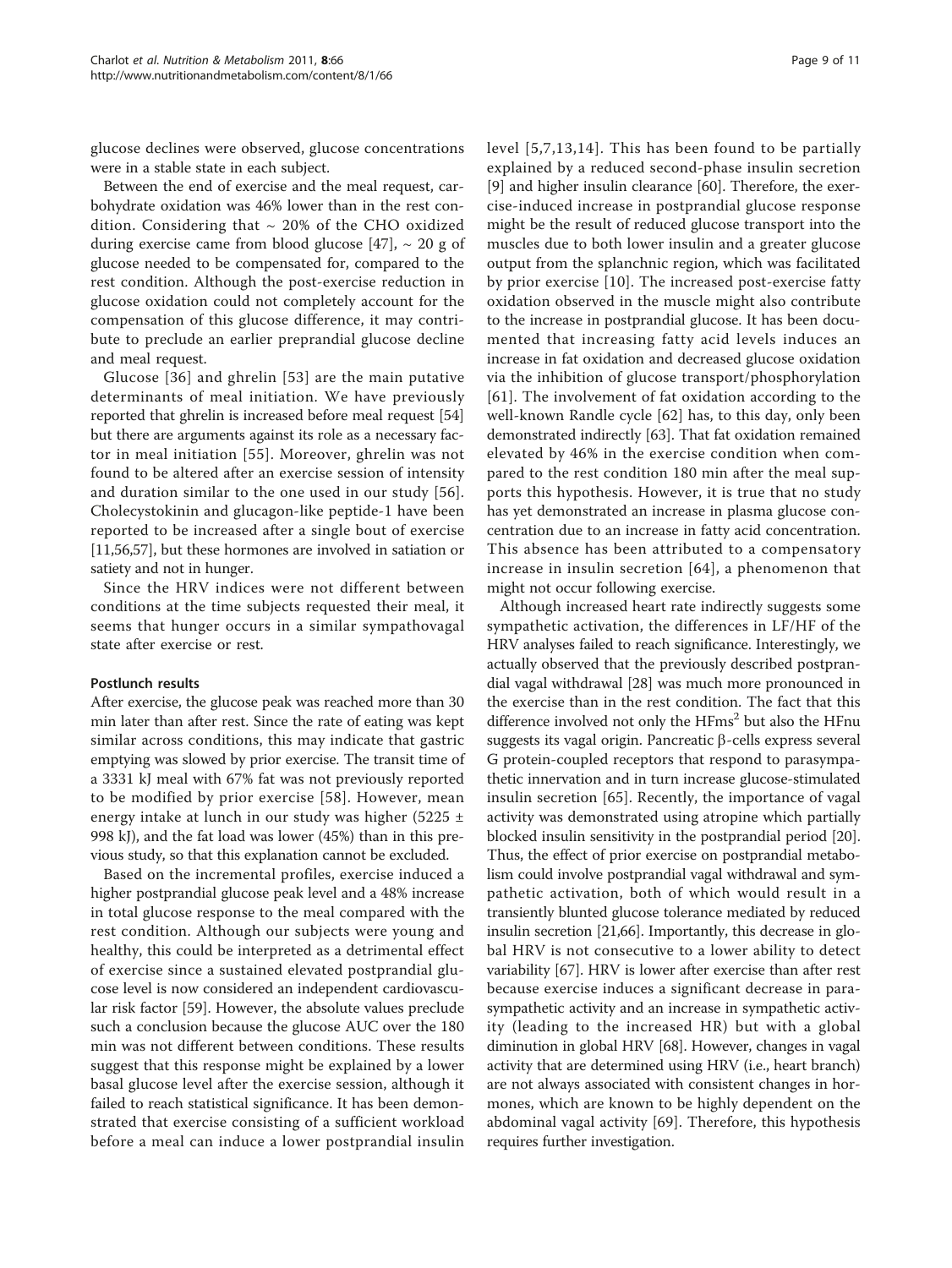#### <span id="page-9-0"></span>Conclusion

In young and healthy male adults, a meal is requested during the same preprandial glucose decline after exercise than after rest but in a metabolic state that is characterized by higher oxidation of fat. This difference is still observed 3 h after meal consumption and is accompanied by a higher glucose response to the meal. Our results suggest that a shift in the sympathovagal balance toward a sympathetic predominance may contribute to this effect of exercise.

#### List of abbreviations used

(AUC): Area under the curve; (CHO): carbohydrate; (EE): energy expenditure; (HF): high frequency; (EX): exercise; (HR): heart rate; (HRt<sub>max</sub>): predicted theoretical maximal heart rate; (HRV): heart rate variability; (LF): low frequency; (PPGD): preprandial glucose decline; (RT): rest; (VAS): visual analogue scale;  $\langle\mathsf{VO}_{2\mathsf{max}}\rangle$ : maximal oxygen consumption; (RER): respiratory exchange ratio.

#### Authors' contributions

KC managed the subjects, collected and analyzed the data and contributed to their interpretation and the writing of the manuscript. AP helped to collect the data, supervised the analysis and the interpretation of the HRV indices and reviewed the manuscript. DC designed the study, managed the glucose monitoring, helped to collect, analyze and interpret the data and wrote the first draft of the manuscript. All authors read and approved the final manuscript.

#### Competing interests

The authors declare that they have no competing interest.

#### Received: 19 July 2011 Accepted: 24 September 2011 Published: 24 September 2011

#### References

- 1. O'Gorman DJ, Krook A: [Exercise and the treatment of diabetes and](http://www.ncbi.nlm.nih.gov/pubmed/19026938?dopt=Abstract) [obesity.](http://www.ncbi.nlm.nih.gov/pubmed/19026938?dopt=Abstract) Endocrinol Metab Clin North Am 2008, 37:887-903.
- Bonen A, Ball-Burnett M, Russel C: [Glucose tolerance is improved after](http://www.ncbi.nlm.nih.gov/pubmed/9822794?dopt=Abstract) [low- and high-intensity exercise in middle-age men and women.](http://www.ncbi.nlm.nih.gov/pubmed/9822794?dopt=Abstract) Can J Appl Physiol 1998, 23:583-593.
- King DS, Baldus PJ, Sharp RL, Kesl LD, Feltmeyer TL, Riddle MS: [Time course](http://www.ncbi.nlm.nih.gov/pubmed/7713807?dopt=Abstract) [for exercise-induced alterations in insulin action and glucose tolerance](http://www.ncbi.nlm.nih.gov/pubmed/7713807?dopt=Abstract) [in middle-aged people.](http://www.ncbi.nlm.nih.gov/pubmed/7713807?dopt=Abstract) J Appl Physiol 1995, 78:17-22.
- 4. Krzentowski G, Pirnay F, Luyckx AS, Pallikarakis N, Lacroix M, Mosora F, Lefebvre PJ: [Metabolic adaptations in post-exercise recovery.](http://www.ncbi.nlm.nih.gov/pubmed/6751656?dopt=Abstract) Clin Physiol 1982, 2:277-288.
- Katsanos CS, Grandjean PW, Moffatt RJ: [Effects of low and moderate](http://www.ncbi.nlm.nih.gov/pubmed/12949025?dopt=Abstract) [exercise intensity on postprandial lipemia and postheparin plasma](http://www.ncbi.nlm.nih.gov/pubmed/12949025?dopt=Abstract) [lipoprotein lipase activity in physically active men.](http://www.ncbi.nlm.nih.gov/pubmed/12949025?dopt=Abstract) J Appl Physiol 2004, 96:181-188.
- 6. Folch N, Peronnet F, Massicotte D, Duclos M, Lavoie C, Hillaire-Marcel C: [Metabolic response to small and large 13C-labelled pasta meals](http://www.ncbi.nlm.nih.gov/pubmed/11430771?dopt=Abstract) [following rest or exercise in man.](http://www.ncbi.nlm.nih.gov/pubmed/11430771?dopt=Abstract) Br J Nutr 2001, 85:671-680.
- 7. Bielinski R, Schutz Y, Jequier E: [Energy metabolism during the](http://www.ncbi.nlm.nih.gov/pubmed/3893093?dopt=Abstract) [postexercise recovery in man.](http://www.ncbi.nlm.nih.gov/pubmed/3893093?dopt=Abstract) Am J Clin Nutr 1985, 42:69-82.
- Heath GW, Gavin JR, Hinderliter JM, Hagberg JM, Bloomfield SA, Holloszy JO: [Effects of exercise and lack of exercise on glucose tolerance](http://www.ncbi.nlm.nih.gov/pubmed/6352578?dopt=Abstract) [and insulin sensitivity.](http://www.ncbi.nlm.nih.gov/pubmed/6352578?dopt=Abstract) J Appl Physiol 1983, 55:512-517.
- Pestell RG, Ward GM, Galvin P, Best JD, Alford FP: [Impaired glucose](http://www.ncbi.nlm.nih.gov/pubmed/8487644?dopt=Abstract) [tolerance after endurance exercise is associated with reduced insulin](http://www.ncbi.nlm.nih.gov/pubmed/8487644?dopt=Abstract) [secretion rather than altered insulin sensitivity.](http://www.ncbi.nlm.nih.gov/pubmed/8487644?dopt=Abstract) Metabolism 1993, 42:277-282.
- 10. Rose AJ, Howlett K, King DS, Hargreaves M: [Effect of prior exercise on](http://www.ncbi.nlm.nih.gov/pubmed/11551853?dopt=Abstract) [glucose metabolism in trained men.](http://www.ncbi.nlm.nih.gov/pubmed/11551853?dopt=Abstract) Am J Physiol Endocrinol Metab 2001, 281:E766-771.
- 11. O'Connor AM, Pola S, Ward BM, Fillmore D, Buchanan KD, Kirwan JP: [The](http://www.ncbi.nlm.nih.gov/pubmed/16403776?dopt=Abstract) [gastroenteroinsular response to glucose ingestion during postexercise](http://www.ncbi.nlm.nih.gov/pubmed/16403776?dopt=Abstract) [recovery.](http://www.ncbi.nlm.nih.gov/pubmed/16403776?dopt=Abstract) Am J Physiol Endocrinol Metab 2006, 290:E1155-1161.
- 12. Petridou A, Gerkos N, Kolifa M, Nikolaidis MG, Simos D, Mougios V: [Effect of](http://www.ncbi.nlm.nih.gov/pubmed/15137919?dopt=Abstract) [exercise performed immediately before a meal of moderate fat content](http://www.ncbi.nlm.nih.gov/pubmed/15137919?dopt=Abstract) [on postprandial lipaemia.](http://www.ncbi.nlm.nih.gov/pubmed/15137919?dopt=Abstract) Br J Nutr 2004, 91:683-687.
- 13. Englert V, Wells K, Long W, Hickey MS, Melby CL: [Effect of acute prior](http://www.ncbi.nlm.nih.gov/pubmed/16766777?dopt=Abstract) [exercise on glycemic and insulinemic indices.](http://www.ncbi.nlm.nih.gov/pubmed/16766777?dopt=Abstract) J Am Coll Nutr 2006, 25:195-202.
- 14. Long W, Wells K, Englert V, Schmidt S, Hickey MS, Melby CL: Does prior acute exercise affect postexercise substrate oxidation in response to a high carbohydrate meal? Nutr Metab (Lond) 2008, 5:2.
- 15. Stiegler P, Sparks SA, Cunliffe A: [Moderate exercise, postprandial energy](http://www.ncbi.nlm.nih.gov/pubmed/18272934?dopt=Abstract) [expenditure, and substrate use in varying meals in lean and obese men.](http://www.ncbi.nlm.nih.gov/pubmed/18272934?dopt=Abstract) Int J Sport Nutr Exerc Metab 2008, 18:66-78.
- 16. Pfeiffer M, Ludwig T, Wenk C, Colombani PC: [The influence of walking](http://www.ncbi.nlm.nih.gov/pubmed/16209707?dopt=Abstract) [performed immediately before meals with moderate fat content on](http://www.ncbi.nlm.nih.gov/pubmed/16209707?dopt=Abstract) [postprandial lipemia.](http://www.ncbi.nlm.nih.gov/pubmed/16209707?dopt=Abstract) Lipids Health Dis 2005, 4:24.
- 17. Manders RJ, Van Dijk JW, van Loon LJ: [Low-intensity exercise reduces the](http://www.ncbi.nlm.nih.gov/pubmed/19927038?dopt=Abstract) [prevalence of hyperglycemia in type 2 diabetes.](http://www.ncbi.nlm.nih.gov/pubmed/19927038?dopt=Abstract) Med Sci Sports Exerc 2010, 42:219-225.
- 18. Matsuo T, Suzuki M: [Effects of dietary composition and exercise timing](http://www.ncbi.nlm.nih.gov/pubmed/10599994?dopt=Abstract) [on substrate utilization and sympathoadrenal function in healthy young](http://www.ncbi.nlm.nih.gov/pubmed/10599994?dopt=Abstract) [women.](http://www.ncbi.nlm.nih.gov/pubmed/10599994?dopt=Abstract) Metabolism 1999, 48:1596-1602.
- 19. Ahren B, Veith RC, Taborsky GJ Jr: [Sympathetic nerve stimulation versus](http://www.ncbi.nlm.nih.gov/pubmed/3297643?dopt=Abstract) [pancreatic norepinephrine infusion in the dog: 1\). Effects on basal](http://www.ncbi.nlm.nih.gov/pubmed/3297643?dopt=Abstract) [release of insulin and glucagon.](http://www.ncbi.nlm.nih.gov/pubmed/3297643?dopt=Abstract) Endocrinology 1987, 121:323-331.
- 20. Patarrao RS, Lautt WW, Afonso RA, Ribeiro RT, Guarino MP, Fernandes AB, Boavida JM, Macedo MP: [Meal-induced insulin sensitization and its](http://www.ncbi.nlm.nih.gov/pubmed/19088809?dopt=Abstract) [parasympathetic regulation in humans.](http://www.ncbi.nlm.nih.gov/pubmed/19088809?dopt=Abstract) Can J Physiol Pharmacol 2008, 86:880-888.
- 21. Benthem L, Mundinger TO, Taborsky GJ Jr: [Parasympathetic inhibition of](http://www.ncbi.nlm.nih.gov/pubmed/11158944?dopt=Abstract) [sympathetic neural activity to the pancreas.](http://www.ncbi.nlm.nih.gov/pubmed/11158944?dopt=Abstract) Am J Physiol Endocrinol Metab 2001, 280:E378-381.
- 22. Montano N, Ruscone TG, Porta A, Lombardi F, Pagani M, Malliani A: [Power](http://www.ncbi.nlm.nih.gov/pubmed/7923668?dopt=Abstract) [spectrum analysis of heart rate variability to assess the changes in](http://www.ncbi.nlm.nih.gov/pubmed/7923668?dopt=Abstract) [sympathovagal balance during graded orthostatic tilt.](http://www.ncbi.nlm.nih.gov/pubmed/7923668?dopt=Abstract) Circulation 1994, 90:1826-1831.
- 23. Thompson DA, Wolfe LA, Eikelboom R: [Acute effects of exercise intensity](http://www.ncbi.nlm.nih.gov/pubmed/3386499?dopt=Abstract) [on appetite in young men.](http://www.ncbi.nlm.nih.gov/pubmed/3386499?dopt=Abstract) Med Sci Sports Exerc 1988, 20:222-227.
- 24. King NA, Burley VJ, Blundell JE: [Exercise-induced suppression of appetite:](http://www.ncbi.nlm.nih.gov/pubmed/7835326?dopt=Abstract) [effects on food intake and implications for energy balance.](http://www.ncbi.nlm.nih.gov/pubmed/7835326?dopt=Abstract) Eur J Clin Nutr 1994, 48:715-724.
- 25. King NA, Blundell JE: [High-fat foods overcome the energy expenditure](http://www.ncbi.nlm.nih.gov/pubmed/7743984?dopt=Abstract) [induced by high-intensity cycling or running.](http://www.ncbi.nlm.nih.gov/pubmed/7743984?dopt=Abstract) Eur J Clin Nutr 1995, 49:114-123.
- 26. Finlayson G, Bryant E, Blundell JE, King NA: [Acute compensatory eating](http://www.ncbi.nlm.nih.gov/pubmed/19419671?dopt=Abstract) [following exercise is associated with implicit hedonic wanting for food.](http://www.ncbi.nlm.nih.gov/pubmed/19419671?dopt=Abstract) Physiol Behav 2009, 97:62-67.
- 27. Hubert P, King NA, Blundell JE: [Uncoupling the effects of energy](http://www.ncbi.nlm.nih.gov/pubmed/9716432?dopt=Abstract) [expenditure and energy intake: appetite response to short-term energy](http://www.ncbi.nlm.nih.gov/pubmed/9716432?dopt=Abstract) [deficit induced by meal omission and physical activity.](http://www.ncbi.nlm.nih.gov/pubmed/9716432?dopt=Abstract) Appetite 1998, 31:9-19.
- 28. King NA, Appleton K, Rogers PJ, Blundell JE: [Effects of sweetness and](http://www.ncbi.nlm.nih.gov/pubmed/10336168?dopt=Abstract) [energy in drinks on food intake following exercise.](http://www.ncbi.nlm.nih.gov/pubmed/10336168?dopt=Abstract) Physiol Behav 1999, 66:375-379.
- 29. King NA, Lluch A, Stubbs RJ, Blundell JE: [High dose exercise does not](http://www.ncbi.nlm.nih.gov/pubmed/9234032?dopt=Abstract) [increase hunger or energy intake in free living males.](http://www.ncbi.nlm.nih.gov/pubmed/9234032?dopt=Abstract) Eur J Clin Nutr 1997, 51:478-483.
- 30. Lluch A, King NA, Blundell JE: [Exercise in dietary restrained women: no](http://www.ncbi.nlm.nih.gov/pubmed/9578343?dopt=Abstract) [effect on energy intake but change in hedonic ratings.](http://www.ncbi.nlm.nih.gov/pubmed/9578343?dopt=Abstract) Eur J Clin Nutr 1998, 52:300-307.
- 31. Lluch A, King NA, Blundell JE: [No energy compensation at the meal](http://www.ncbi.nlm.nih.gov/pubmed/11029973?dopt=Abstract) [following exercise in dietary restrained and unrestrained women.](http://www.ncbi.nlm.nih.gov/pubmed/11029973?dopt=Abstract) Br J Nutr 2000, 84:219-225.
- 32. Louis-Sylvestre J, Le Magnen J: [Fall in blood glucose level precedes meal](http://www.ncbi.nlm.nih.gov/pubmed/6765504?dopt=Abstract) [onset in free-feeding rats.](http://www.ncbi.nlm.nih.gov/pubmed/6765504?dopt=Abstract) Neurosci Biobehav Rev 1980, 4(Suppl 1):13-15.
- Chapelot D, Marmonier C, Aubert R, Gausseres N, Louis-Sylvestre J: [A role](http://www.ncbi.nlm.nih.gov/pubmed/14984807?dopt=Abstract) [for glucose and insulin preprandial profiles to differentiate meals and](http://www.ncbi.nlm.nih.gov/pubmed/14984807?dopt=Abstract) [snacks.](http://www.ncbi.nlm.nih.gov/pubmed/14984807?dopt=Abstract) Physiol Behav 2004, 80:721-731.